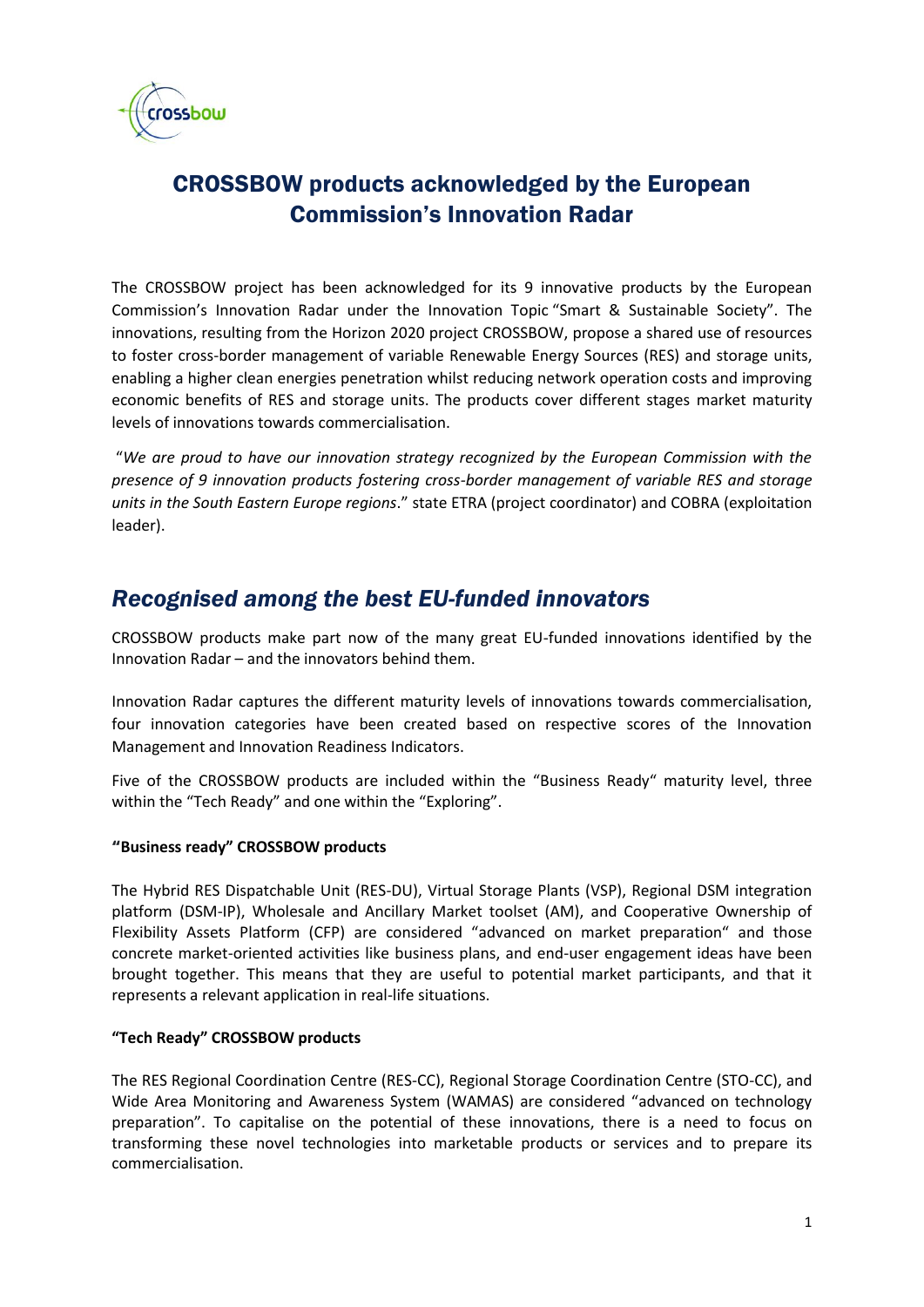

#### **"Exploring" CROSSBOW products**

The Regional Operation Centre Balancing Cockpit (ROC-BC) is considered as in the early phase of technological readiness, but already show high commitment levels from the organisations developing them.

### *The Innovation Radar*

The [EU Innovation Radar](https://www.innoradar.eu/) is an initiative by the European Commission to highlight innovations with excellent potential from EU-funded research and innovation projects. For the Innovation Radar, independent experts are engaged to evaluate ongoing R&I projects funded by the EU (under Horizon 2020, Framework Programme 7 (FP7), or the Competitiveness and Innovation Programme (CIP)). Because of their inherent neutrality, these experts can provide objective opinions about the relevance of the innovations in the projects and their market potential.

Its goal is to allow every citizen, public official, professional, and businessperson to discover the outputs of EU innovation funding and give them a chance to seek out innovators.

By means of an [intricate methodology](https://www.innoradar.eu/methodology) to categorise the innovations under assessment, four different maturity levels are then bestowed on each respective innovation. From Market-Ready to Tech-Ready, and from Business-Ready to Exploring, these maturity levels indicate how far along these products are on their path towards commercialisation.

## *CROSSBOW project: a step forward to foster cross-border management of variable renewable energies and storage units*

The 9 CROSSBOW products -acknowledged by the Innovation Radar- aim to help the Regional Coordination Center in the South Eastern Europe regions to facilitate higher RES penetration, whilst reducing operational costs for individual operators – both at transmission and distribution layers. The CROSSBOW results are being evaluated successfully by 8 TSOs in South Easter Europe.

The project started in November 2017 and will conclude in April 2022. It is made up of a multidisciplinary team of 24 partners from 13 European countries participate among which there are 8 national Transmission System Operators.

This project has received funding from the European Union's Horizon 2020 research and innovation programme under the grant agreement Nº 773430.